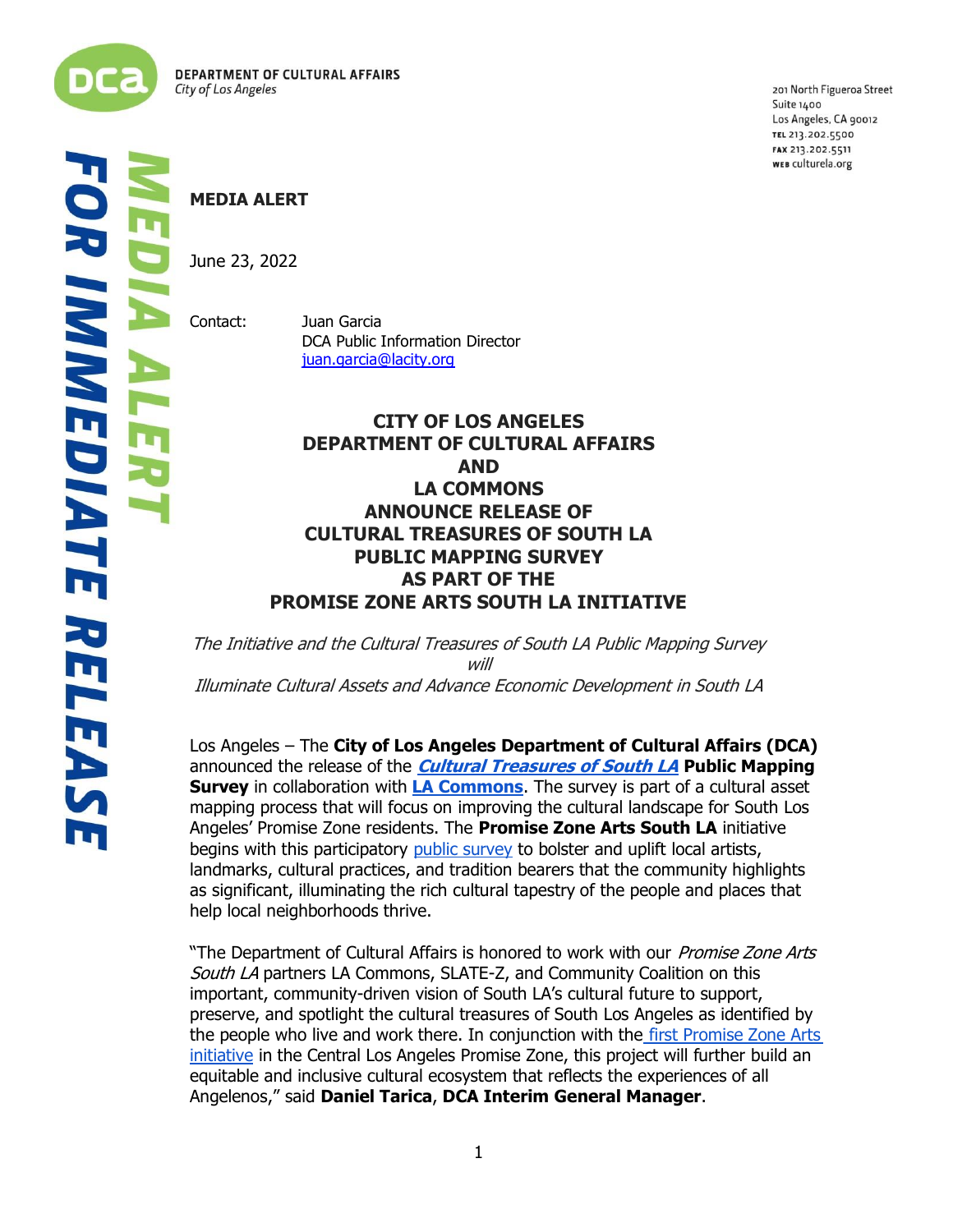"South LA is rich in cultural treasures, and by illuminating them we are providing access to a source of power for the community. As people connect to these treasures and related local narratives, they are affirmed in their beauty and that of their neighborhoods," said **Karen Mack**, **LA Commons Executive Director, Karen Mack**.

Working in collaboration with DCA, LA Commons will lead the Promise Zone Arts South LA initiative and activations with partners **[Community Coalition](https://cocosouthla.org/)**, the **[South Los Angeles Transit Empowerment Zone](https://slatez.org/)** (SLATE-Z) and the **[USC](https://socialinnovation.usc.edu/)  [Price Center for Social Innovation.](https://socialinnovation.usc.edu/)**

The federally designated **[South Los Angeles Promise Zone](http://southlaculture.org/)** encompass the communities of **Leimert Park**, **Vermont Square**, **Baldwin Hills/Crenshaw**, and **connected neighborhoods**. Historically, this region has been the center of African American culture and heritage in Los Angeles, and is closely associated with the development of jazz, hip-hop, spoken word, assemblage art, and black cinema.

In recent decades, the area has seen an influx of Latinx populations that have imbued the area with their own unique cultural traditions. **The initiative will result in a database, interactive map, and video story bank of community-identified Cultural Treasures.**

The timing of designating these Cultural Treasures is essential. The current expansion of LA Metro's transit lines will create 15 new stations within this specific Promise Zone over the next few years, offering a new gateway to South LA for local and global visitors. The City is expediting development as part of its preparation for the 2028 Olympics and other major events, creating permanent changes to the built environment, preparing for an international spotlight on LA. The anticipated increase in visitors presents an opportunity to bring together disparate agencies, artists, and social service practitioners to celebrate the long arc of artistic expression in South LA, and implement cross-sector, community-based solutions to advance economic and social change.

### **About the City of Los Angeles Department of Cultural Affairs (DCA)**

As a leading, progressive arts and cultural agency, DCA empowers Los Angeles' vibrant communities by supporting and providing access to quality visual, literary, musical, performing, and educational arts programming; managing vital cultural centers; preserving historic sites; creating public art; and funding services provided by arts organizations and individual artists.

Formed in 1925, DCA promotes arts and culture as a way to ignite a powerful dialogue, engage LA's residents and visitors, and ensure LA's varied cultures are recognized, acknowledged, and experienced. DCA's mission is to strengthen the quality of life in Los Angeles by stimulating and supporting arts and cultural activities, ensuring public access to the arts for residents and visitors alike.

DCA advances the social and economic impact of arts and culture through grantmaking; public art; community arts; performing arts; and strategic marketing, development, design, and digital research. DCA creates and supports arts programming, maximizing relationships with other city agencies, artists, and arts and cultural nonprofit organizations to provide excellent service in neighborhoods throughout Los Angeles.